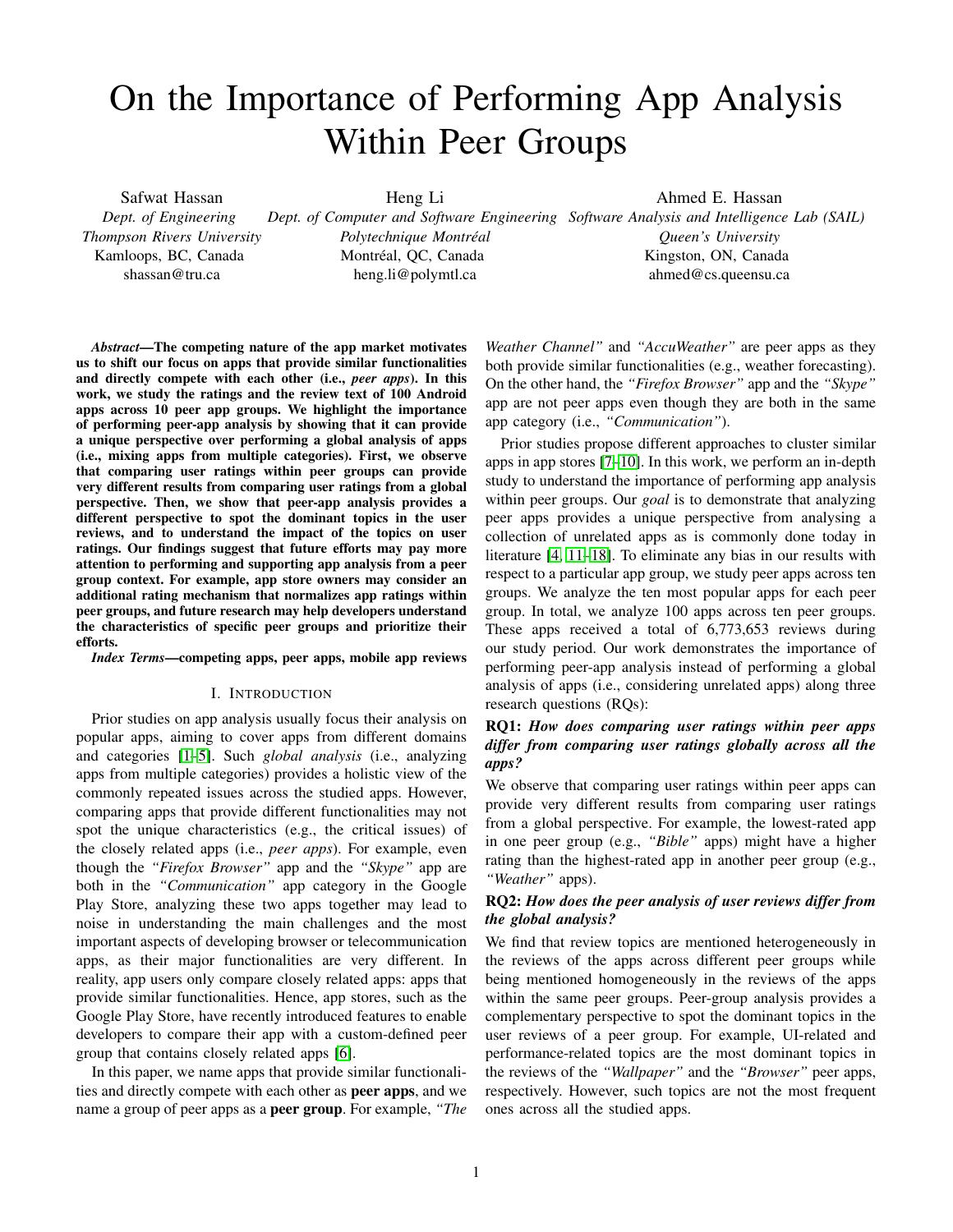# RQ3: *How do review topics contribute to the negative ratings within peer apps versus globally?*

We find that the same topics have a substantially different contribution to the ratings of an app across peer groups, while the same topics have a similar contribution to the ratings of the apps within the same peer groups. A seemly "less harmful" topic from a global perspective might be much more harmful to certain peer apps.

Our findings provide the following implications:

- 1) App store owners may consider providing an additional rating mechanism that normalizes app ratings within peer groups, to provide app developers and users a different perspective about the position of an app.
- 2) App developers, in particular, of apps with fewer reviews, may prioritize their efforts to improve their apps or solve issues based on the most important aspects (i.e., users' main concerns) of their peer group.
- 3) Software engineering researchers and tool developers may consider peer-app analysis to help app developers understand the characteristics of specific peer groups and prioritize their efforts.

Paper organization. The rest of this paper is organized as follows. Section [II](#page-1-0) describes our process of preparing data for our analysis. Section [III](#page-3-0) presents our results for answering the proposed research questions. Section [IV](#page-8-0) discusses the threats to the validity of our findings. Section [V](#page-9-1) summarizes prior work that is related to our work. Finally, Section [VI](#page-9-2) concludes our paper.

#### II. EXPERIMENT SETUP

<span id="page-1-0"></span>In this section, we describe our process of preparing data for our analysis. Figure [1](#page-2-0) shows our process of selecting apps and extracting app data.

#### *A. Identifying Peer Apps*

To study the impact of analyzing apps from the perspective of peer groups, we selected ten peer app groups which represent a broad range of app domains as follows:

Step 1: Selecting popular Android apps. We first selected the top 2,000 popular apps in the Google Play Store according to the App Annie report [\[19\]](#page-10-7).

Step 2: Identifying peer groups and peer apps. We identify peer groups and peer apps within each peer group through examining the titles and descriptions of the 2,000 popular apps. Two authors of the paper manually read the title and description of each app to identify peer apps. When there is a conflict, the two authors discuss and reach an agreedupon result. Apps are assigned to the same peer group when they provide similar major functionalities. For example, the *"The Weather Channel"* app and the *"AccuWeather"* app are assigned in the same group because they provide similar major functionalities: weather report and forecasting.

Step 3: Filtering peer groups. After identifying peer groups and apps within every peer group, we randomly selected ten peer groups that have at least ten apps. We studied different peer groups (i.e., ten groups) to ensure that our results are not biased towards a specific peer group. In addition, some peer groups have less than ten peer apps (i.e., a smaller number of popular competitors on the market). We did not consider such small peer groups as the characteristics of such small peer groups might be biased towards a small number of apps.

For every peer group with ten or more peer apps, we choose the ten most popular apps that have the largest number of reviews. We focus our study on the top popular apps as these apps contain rich review data that facilitate our analysis of app ratings (RQ1) and reviews (RQ2 and RQ3). In total, we study 100 apps that fall into 10 peer groups. Table [I](#page-2-1) lists all the studied apps and their peer groups.

#### *B. Collecting App Data*

We used a web crawler [\[20\]](#page-10-8) to collect the data of our studied apps for 21 months. We extracted the general information about each app, including the app description and the average rating during our crawling period. The data of the studied apps were crawled on a daily basis to ensure that the complete history of the studied apps in the app store was captured. We leverage the dynamic information of each app, for example, to analyze the changes of app ratings over time (in RQ1).

We also extracted each user review of the studied apps, including the review time, the review text and the corresponding rating. Table [III](#page-2-2) shows a summary of the number of reviews that we collected for each studied app. Table [II](#page-2-3) shows the number of reviews that we collected for each peer group. In total, we collected 6,773,653 reviews for the studied apps.

#### <span id="page-1-1"></span>*C. Extracting Sample Reviews*

As shown in Table [III,](#page-2-2) different apps may have a substantially different number of user reviews (e.g., up to three magnitudes in difference, as shown in the row "# Collected Reviews"). Such substantial difference also propagates to peer groups. As shown in Table [II,](#page-2-3) the number of collected reviews for each peer group has up to eight times in difference. Therefore, our analysis of review topics (in RQ2 and RQ3) tends to be biased towards the apps and the peer groups with a larger number of reviews. The apps or peer groups with a larger number of reviews are likely to dominate the results of the extracted review topics [\[21\]](#page-10-9).

To avoid such a bias, when we extract review topics, we randomly sample a statistically representative sample of reviews from each studied app. Table [III](#page-2-2) summarizes the number of randomly sampled reviews per app. Our sample for each studied app range from 444 to 2,392 which represents the overall reviews of each app with a confidence level of 98% and a confidence interval of 5%. The difference between the number of studied reviews for each app is much lower after our sampling process. In total, our random sample contains 204,835 reviews across 100 studied apps. Table [II](#page-2-3) shows the number of randomly sampled reviews for each peer group, which ranges from 17,529 to 23,412. The balanced distribution of user reviews across peer groups ensures that the results of our analysis are not biased towards certain peer groups.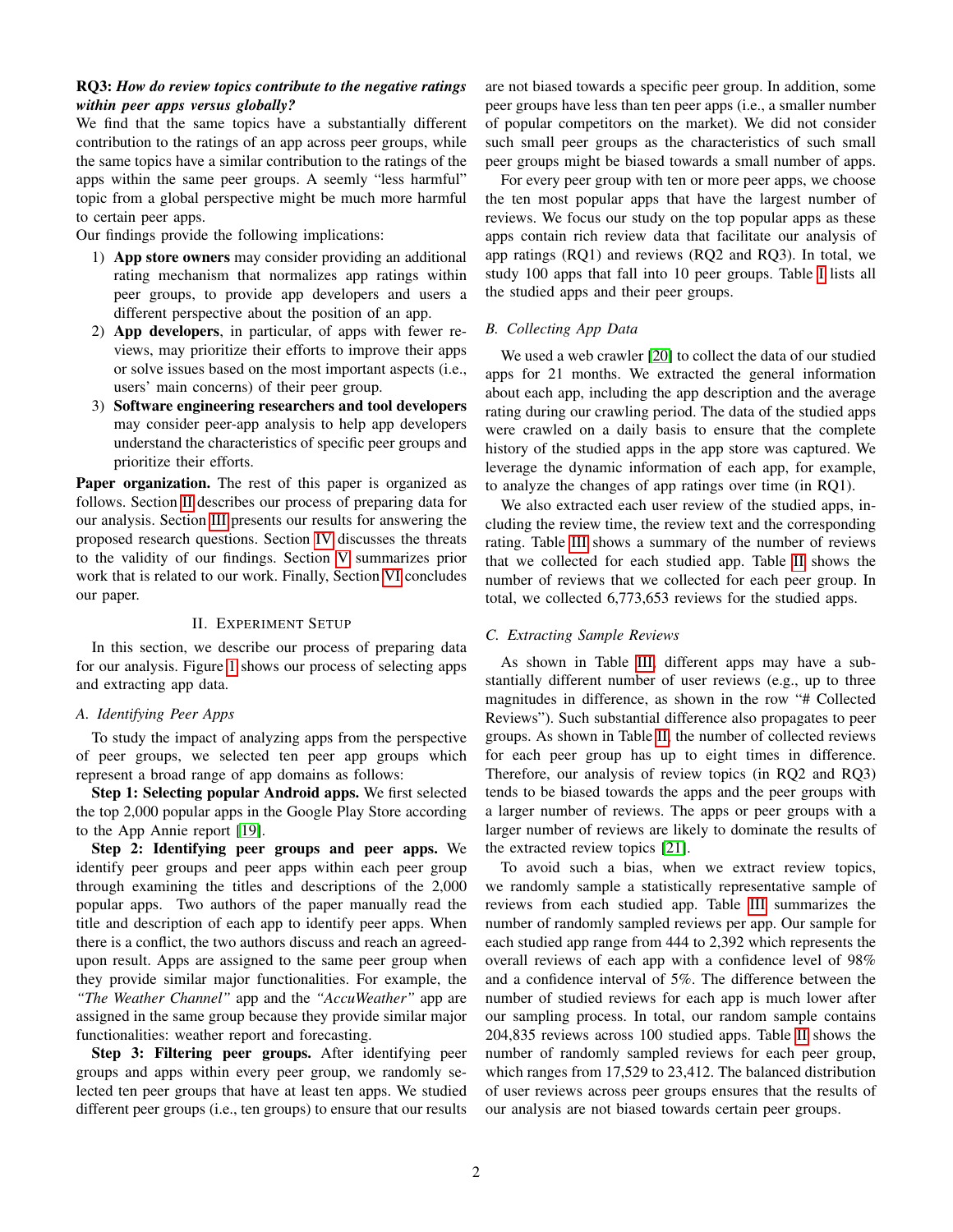

<span id="page-2-0"></span>Fig. 1. Our process for selecting apps and extracting app data.

TABLE I THE STUDIED PEER GROUPS AND APPS IN EACH PEER GROUP.

<span id="page-2-1"></span>

| Peer<br>Group   | Primary<br><b>Functionality</b>     | Apps                                                                                                                                                                                                                                                                                                         |
|-----------------|-------------------------------------|--------------------------------------------------------------------------------------------------------------------------------------------------------------------------------------------------------------------------------------------------------------------------------------------------------------|
| Weather         | Weather report<br>and forecast      | 1. Weather & Clock Widget; 2. AccuWeather; 3. The Weather Channel; 4. GO Weather; 5. Yahoo Weather; 6. Weather;<br>7. Weather by WeatherBug; 8. Transparent clock & weather; 9. Weather Live Free; 10. 1Weather                                                                                              |
| Bible           | Bible content                       | 1. Bible; 2. Bible Offline; 3. King James Bible (KJV) Free; 4. Daily Bible; 5. Bible App for Kids; 6. Bible: Dramatized<br>Audio Bibles; 7. Superbook Bible, Video & Games; 8. Holy Bible King James + Audio; 9. Audio Bible MP3; 10. Bible<br><b>KJV</b>                                                    |
| <b>Browser</b>  | Web browsing                        | 1. UC Browser; 2. Opera Mini 3. Firefox Browser; 4. Dolphin Browser; 5. Opera browser; 6. CM Browser; 7. Puffin Web<br>Browser; 8. Web Browser & Explorer; 9. Photon Flash Player & Browser; 10. Adblock Browser for Android                                                                                 |
| Navigation      | Maps and GPS<br>Navigation          | 1. Google Maps; 2. Waze, 3. GPS Navigation & Offline Maps Sygic, 4. MapFactor GPS Navigation Maps; 5. MAPS.ME; 6.<br>Free GPS Navigation; 7. HERE WeGo; 8. Maps, GPS Navigation & Directions, Street View; 9. Offline Maps & Navigation;<br>10. Scout GPS Navigation & Meet Up                               |
| Free call       | Free calls and<br>instant messaging | 1. Skype; 2. LINE; 3. imo; 4. KakaoTalk; 5. BBM; 6. free video calls and chat; 7. Free phone calls, free texting; 8. TalkU<br>Free Calls +Free Texting +International Call; 9. Talkatone: Free Texts, Calls & Phone Number; 10. WePhone - free phone<br>calls & cheap calls                                  |
| <b>SMS</b>      | Supporting SMS<br>service           | 1. Truecaller; 2. GO SMS Pro; 3. Textra SMS; 4. SMS from PC / Tablet & MMS Text Messaging Sync; 5. Truemessenger<br>- SMS Block Spam; 6. Nextplus Free SMS Text + Calls; 7. Block call and block SMS; 8. Messenger - SMS, MMS App;<br>9. Handcent Next SMS; 10. Messages + SMS                               |
| Music<br>Player | Playing music                       | 1. Poweramp Music Player, 2. Music Player (by Leopard V7); 3. Music Player (by mytechnosound); 4. SoundHound; 5.<br>PlayerPro Music Player; 6. Free Music MP3 Player; 7. Equalizer music player booster; 8. Vevo - Music Video Player; 9.<br>Music Player (by JRT Studio Music Apps); 10. Music - Mp3 Player |
| <b>News</b>     | Providing news<br>content           | 1. Flipboard; 2. Google News; 3. Reddit; 4. News Republic; 5. BBC News; 6. CNN Breaking News; 7. Google News &<br>Weather; 8. Fox News; 9. SmartNews; 10. Yahoo News                                                                                                                                         |
| Security        | Antivirus and<br>Space Cleaner      | 1. Clean Master, 2. Security Master, 3. 360 Security; 4. AVG AntiVirus; 5. DFNDR Security; 6. Avast Antivirus; 7. Power<br>Clean; 8. 360 Security Lite; 9. GO Security; 10. Norton Security and Antivirus                                                                                                    |
| Wallpaper       | Themes and<br>Wallpapers            | 1. GO Launcher; 2. ZEDGE Ringtones & Wallpapers; 3. CM Launcher 3D; 4. APUS Launcher; 5. Hola Launcher; 6.<br>WhatsApp Wallpaper; 7. Backgrounds HD (Wallpapers); 8. GO Locker; 9. ZenUI Launcher; 10. Icon wallpaper dressup                                                                                |

TABLE II THE NUMBER OF COLLECTED REVIEWS AND SAMPLED REVIEWS FOR EACH PEER GROUP.

<span id="page-2-3"></span>

| Peer Group          | Security  | <b>Browser</b> | Wallpaper | Free call | <b>SMS</b> | Navigation | Weather | <b>News</b> | Music player | Bible   | Total     |
|---------------------|-----------|----------------|-----------|-----------|------------|------------|---------|-------------|--------------|---------|-----------|
| # Collected Reviews | 1.422.233 | 1.071.999      | 906.160   | 860,347   | 784,716    | 640.472    | 395.539 | 290.611     | 213.954      | 187.622 | 6.773.653 |
| # Sampled Reviews   | 23.412    | 19.561         | 22.276    | 21.315    | 18.285     | 19.522     | 21.746  | 21.223      | 19.966       | 17.529  | 204,835   |

<span id="page-2-2"></span>TABLE III MEAN AND FIVE-NUMBER SUMMARY OF THE NUMBER OF COLLECTED REVIEWS AND THE RANDOMLY SAMPLED REVIEWS PER APP.

|                     | Min | 1st Ou. | Median | Mean   | 3rd Ou. | Max     |
|---------------------|-----|---------|--------|--------|---------|---------|
| # Collected Reviews | 544 | 8.164   | 27,640 | 67.736 | 73,434  | 612.723 |
| # Sampled Reviews   | 444 | 1.856   | 2.209  | 2.048  | 2.325   | 2.392   |

#### *D. Extracting Review Topics (LDA & Card Sorting)*

As shown in Table [II,](#page-2-3) the studied apps have a total number of 6,773,653 reviews that are posted during our studied period. After randomly sampling the reviews (Section [II-C\)](#page-1-1), there are still 204,835 reviews. It is almost impossible to manually go over all these reviews to understand how people perceive the studied apps. Therefore, we use automated topic modeling to extract the high-level topics of user reviews.

Determining the appropriate number of topics is a known challenge for studies that leverages automated topic modeling (e.g., LDA [\[22\]](#page-10-10)). Prior work determines the number of topics either based on researchers' experience and manual experiments [\[23–](#page-10-11)[25\]](#page-10-12) or through the use of automated approaches to find the optimal number of topics [\[26\]](#page-10-13). However, existing approaches for searching the optimal number of topics are heuristic-based. As shown in prior work [\[26\]](#page-10-13), different approaches (e.g., [\[27,](#page-10-14) [28\]](#page-10-15)) can produce very different optimal numbers of topics. In this paper, we combine automated topic modeling and manual analysis to extract meaningful topics from the review text. Our approach leverages both the power of automated topic extraction and human insights. Figure [1](#page-2-0) illustrates our topic extraction process. We first run LDA using a relatively large number of topics (i.e., 500 topics), as suggested by prior work [\[24,](#page-10-16) [29,](#page-11-0) [30\]](#page-11-1). Then, we perform a card sorting process to manually group similar topics together. Such a combination helps us identify more meaningful topics than only running LDA with a smaller number of topics. Prior works have used a similar combination to manually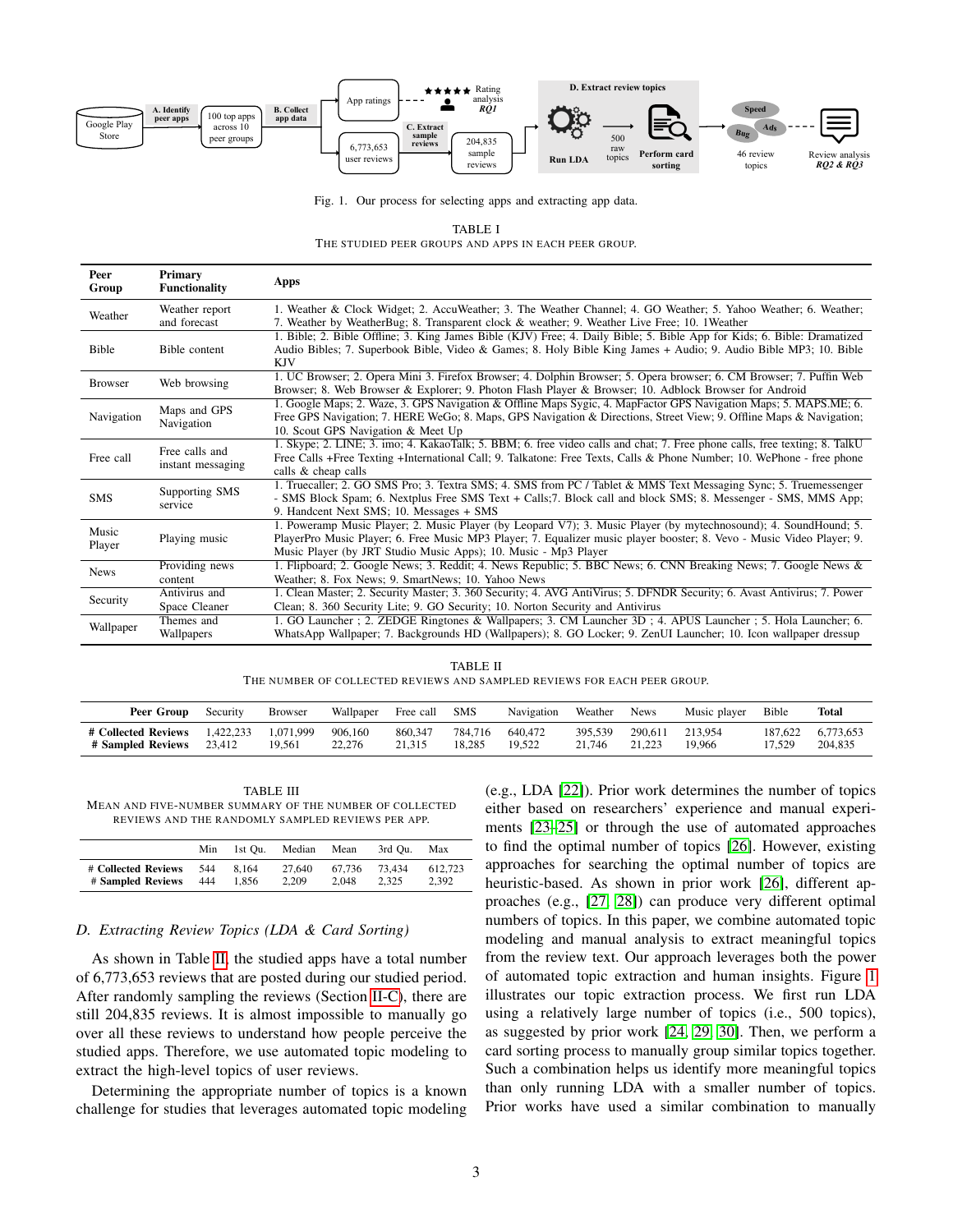merge automatically generated topics that are semantically similar [\[25,](#page-10-12) [26\]](#page-10-13). In the next sections, we describe the detailed steps for our semi-automated approach of running LDA then performing card sorting.

*1) Running LDA:* We treat each sampled user review as a document and apply topic modeling on the user reviews to derive review topics. We use Latent Dirichlet allocation  $(LDA)$  [\[22\]](#page-10-10) to derive topics from user reviews<sup>[1](#page-3-1)</sup>. In LDA, a topic is a collection of frequently co-occurring words in the corpus. Given a corpus of n documents  $f_1, ..., f_n$ , LDA automatically discovers a set of topics  $Z$ , where  $Z =$  $\{z_1, ..., z_K\}$ , as well as the mapping  $\theta$  between the topics and the documents. We use the notation  $\theta_{ij}$  to describe the *topic membership* value of topic  $z_i$  in document  $f_j$ . Formally, each topic is defined by a probability distribution over all of the unique words in the corpus. The number of topics,  $K$ , is an input that controls the granularity of the topics. In this work, we choose  $K = 500$  as our number of topics. Prior work [\[24,](#page-10-16) [29,](#page-11-0) [30\]](#page-11-1) suggests that using a larger number of topics has a lower risk than using a smaller number of topics, as the additional topics would have low topic membership values (i.e., noise topics) and can be filtered out (something that our follow up manual card sorting process can perform easily).

*2) Performing Card Sorting:* Automated topic modeling (e.g., LDA) tends to generate indistinct topics, even with a small number of topics [\[25,](#page-10-12) [32\]](#page-11-2). Therefore, we manually examined the resulting 500 topics and used an open cardsorting method [\[33,](#page-11-3) [34\]](#page-11-4) to group similar topics together. We use our human insights and experience to identify similar topics if the most probable words of two topics are similar.

Two authors of the work (i.e., *coders*) jointly performed the open card-sorting process. We first printed each topic (i.e., the top 20 words associated with a topic) on a piece of paper (a.k.a., a card), then performed our open card sorting process in two broad phases:

Phase-I sorting: In this phase, following prior work [\[25,](#page-10-12) [26\]](#page-10-13), we grouped similar topics together (i.e., topics with similar words or similar semantic meanings). For example, if two topics are both about "button", we grouped them together. The two coders jointly examined every topic. For each examined topic, we compared it with the previously derived groups. If we could not find an appropriate group for the examined topic, we created a new group and assigned the examined topic to the new group. If we don't understand a topic from the top 20 words, we check the reviews with the highest membership of the topic. We kept communicating during the entire sorting process, and we made decisions together. We constantly made changes to our existing groups whenever appropriate. The two coders spent around 30 hours together in this phase (across five sessions). As a result, we derived 138 topic groups after this phase.

Phase-II sorting: In this phase, we merged the lowerlevel topic groups, derived from phase I, into higher-level groups (i.e., themes). For example, we merged the topics about

"button" and the topics about "menu" into a higher-level topic group "UI design". The two coders jointly examined every lower-level topic group, following the same process as stated in "Phase-I sorting". The two coders spent around twelve hours in this phase (across two sessions). As a result, we derived 46 higher-level topic groups from the 138 groups derived in Phase I. Since the two coders examined all topics together, and agreements were reached for each topic, we did not compute the inter-rater agreement. In the rest of the paper, we use the term *"topic"* to refer to our manually-derived higherlevel topic groups (i.e., the 46 groups derived in the Phase-II sorting).

#### III. EXPERIMENT RESULTS

<span id="page-3-0"></span>In this section, we demonstrate the motivation, approach, and results of our three research questions.

# *A. RQ1: How does comparing user ratings within peer apps differ from comparing user ratings globally across all the apps?*

*1) Motivation:* The rating of an app plays a critical role for users who are deciding whether to download the app. Prior studies analyze app ratings from a global perspective (i.e., by randomly selecting subject apps that provide heterogeneous functionalities). However, users select apps relative to other apps that provide similar functionalities (e.g., weather forecasting) [\[8\]](#page-10-17). Therefore, in this RQ, we examine the difference between comparing apps within peer groups versus comparing apps irrelevant of their peer groups.

*2) Approach:* We wish to understand whether the analysis of app ratings within peer groups can provide new perspectives than a global analysis of app ratings. In this RQ, we analyze the user ratings of the studied apps along two measures: (1) average rating and (2) the variation of app ranks.

Average ratings. The Google Play Store provides the average rating of each app over all the reviews for the app across its whole history. For each studied app, we collected the information about its average rating from the Google Play Store at the end of the studied period.

We use the Kruskal-Wallis test [\[35\]](#page-11-6) to evaluate the group differences of the average ratings: the average ratings of the studied apps is the response variable and their peer groups is the explanatory variable. The Kruskal-Wallis test is a nonparametric alternative of the one-way *analysis of variance test (ANOVA)*. We use the Kruskal-Wallis test as the average ratings of the studied apps are not normally distributed (i.e., the Shapiro-Wilk test [\[36\]](#page-11-7) on the average ratings shows a pvalue less than 0.05).

Variation of app ranks. While the average rating of an app indicates users' overall satisfaction with an app, it is the rank of an app (in particular, relative to its peers) that usually impacts users' choices. In this RQ, we also measure the variation of each app's rank within its peer groups and globally. First, for each studied app, we calculate its monthly rating, i.e., the average rating of the reviews of an app on a monthly basis. Second, for each month, we calculate the

<span id="page-3-1"></span><sup>&</sup>lt;sup>1</sup>We use the MALLET implementation [\[31\]](#page-11-5) of LDA.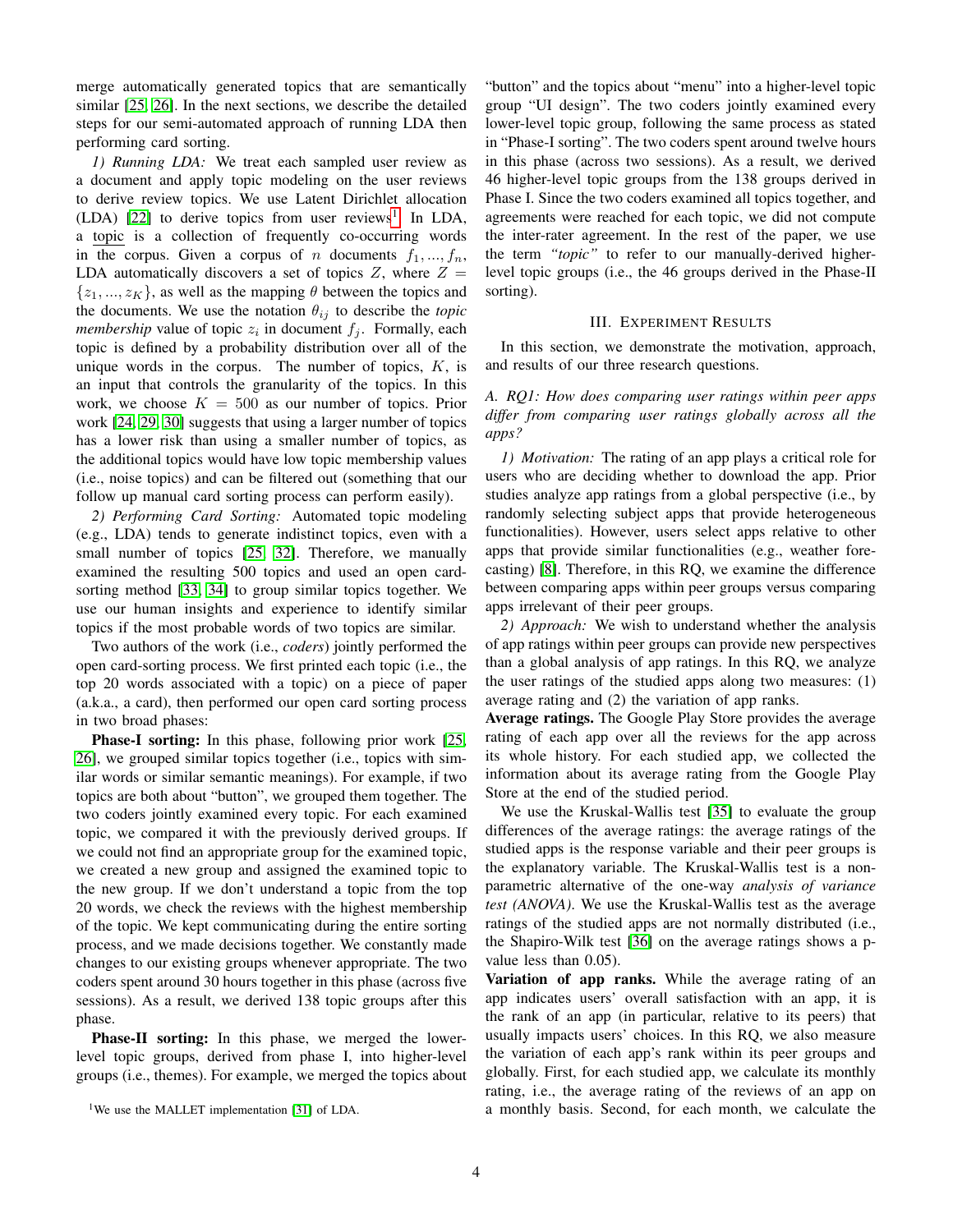rank of each app within its peer group based on their average ratings in that month (i.e., the within-peer-group rank of an app). For each month, we also calculate the rank of each app within a random group that is created by randomly drawing 10 apps from the 100 studied apps (i.e., the global rank of an app). We use a percentile rank (ranges from 0% to 100%), where 0% means the highest rank while 100% means the lowest rank. Finally, we calculate the standard deviation of each app's monthly rank within its peer group and random group, separately. The standard deviation captures how an app's monthly rating relative to other apps change over time.

We use the Wilcoxon signed-rank test to evaluate the statistical difference between the standard deviation of the studied apps' monthly ranks within peer groups and globally (i.e., within random groups). We use the Wilcoxon signed-rank tests instead of the paired t-test as the standard deviation of the monthly ranks of the studied apps is not normally distributed (i.e., the Shapiro-Wilk test shows a p-value  $< 0.05$ ).

*3) Results:* Comparing app ratings within peer groups provides a new perspective for comparing app ratings. For instance, 4.5 is a low rating for Bible and Security apps while it is a high rating for many other peer groups. Our Kruskal-Wallis test shows that the average ratings of the studied apps are statistically different between peer groups (i.e., p-value  $\langle 0.05 \rangle$ ). Figure [2](#page-4-0) uses box plots to show the distribution of the average app ratings of the studied apps which are captured at the end of the studied period. As we select popular apps in the Google Play Store, most of the apps have an average rating higher than four. However, we still observe that users tend to assign high ratings for apps from some peer groups (e.g., the Bible group) while assigning lower ratings for apps from other peer groups (e.g., the Free call group). For example, even the studied Bible app with the lowest average rating has a higher rating than all the studied Free call apps. Some peer groups (e.g., the Browser, News and SMS groups) have a wider distribution of app ratings, while the app ratings in some other peer groups (e.g., the Weather, Security and Bible groups) are very consistent.

We believe that users have different standards for apps from different peer groups, because (1) apps from different peer groups offer different functionalities, and (2) users may require (or expect) higher quality for certain functionalities. For example, the fact that the Free call apps have relatively low ratings might be explained by the assumption that users expect a higher quality of the Free call apps, since the failures of these apps might interrupt users' important communications.

The peer analysis of app ranks provides a more relevant view about how an app rank changes over time than the global analysis, as we observe that the rank of an app within its peer group is more subject to change than its global rank. Our Wilcoxon signed-rank test shows that the standard deviation of an app's monthly ranks within its peer group is statistically different from the standard deviation of its monthly ranks globally (i.e., p-value  $\langle 0.05 \rangle$ ). Figure [3](#page-4-1) compares the standard deviation of an app's percentile rank in its peer group and globally over time (per month). As shown



<span id="page-4-0"></span>Fig. 2. Distribution of the average app ratings at the end of the studied period. Each boxplot shows the distribution of the average ratings of the ten apps in one peer group.



<span id="page-4-1"></span>Fig. 3. Comparing the standard deviations of peer and global ranks of apps over time (per month). Each boxplot shows the distribution of the standard deviation of each peer app' ranks over time. Each line within a box plot shows the median standard deviation.

in Figure [3,](#page-4-1) the standard deviation of an app's rank in its peer group is generally higher than the standard deviation of its ranks globally. For example, the median standard deviation of the ranks of the security apps within their peer group is around 30%, which indicates a  $\sim$ 30% rank change over time. In contrast, the median standard deviation of the global ranks is only around 10%.

#### Summary of RQ 1

We observe that comparing user ratings within peer apps can provide very different results from comparing user ratings from a global perspective. App store owners may consider providing an additional rating mechanism that normalizes app ratings within peer groups, to provide app developers and users a different perspective about the position of an app.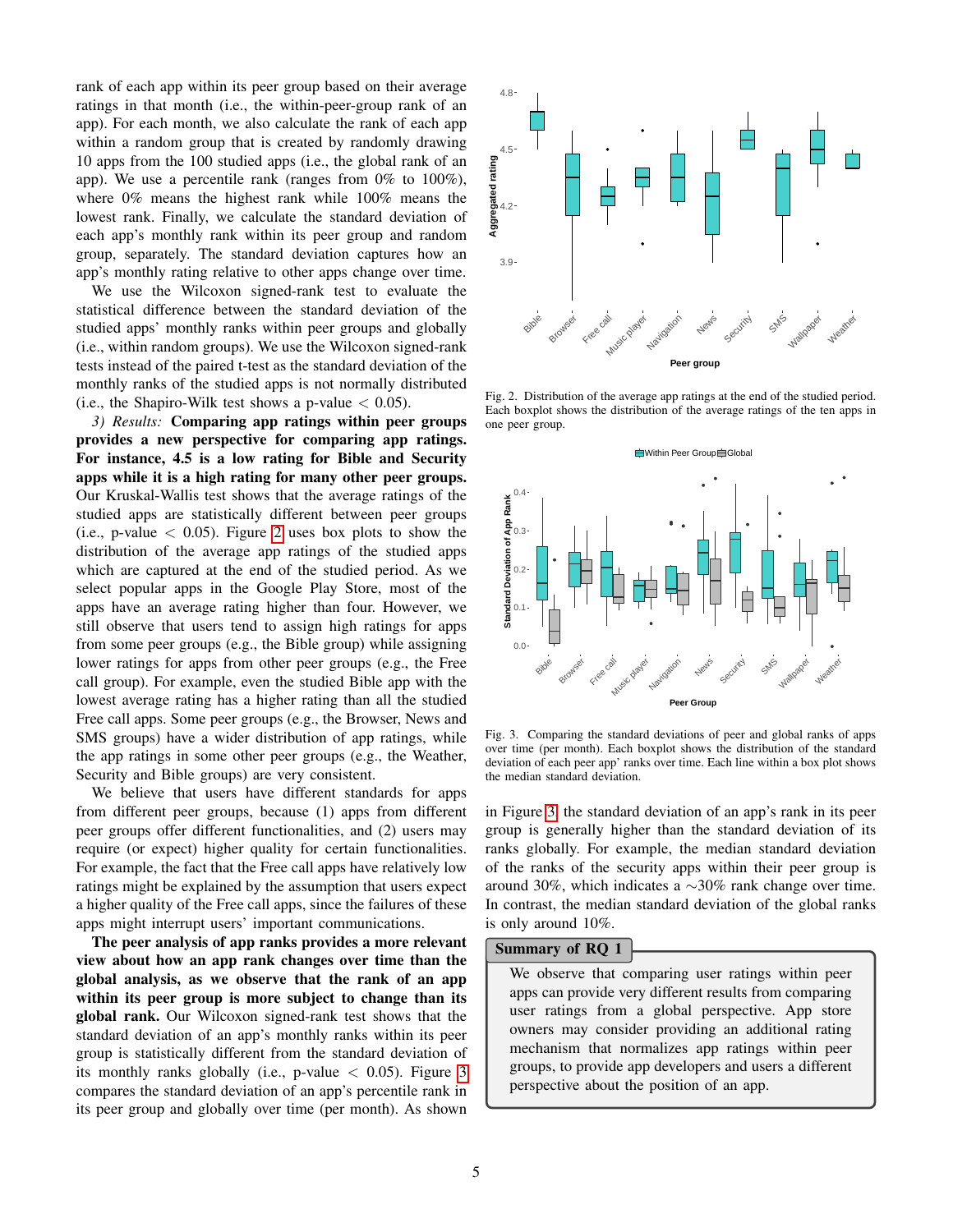# *B. RQ2: How does the peer analysis of user reviews differ from the global analysis?*

*1) Motivation:* Prior research analyzes user reviews of apps to extract useful information about users' feedback, such as users' perception about app features or user-reported bugs [\[3,](#page-10-18) [37,](#page-11-8) [38\]](#page-11-9). These studies usually analyze user reviews in general instead of focusing on apps from the same peer group. In this RQ, we want to understand whether an analysis of user reviews within peer groups can provide insights about the users' main concerns of the peer apps that are different from the general analysis of user reviews.

*2) Approach:* General topics and app-specific topics. After our topic modeling and manual card sorting, we generate 46 high-level topics. There are two topics which are about "good apps" and "bad apps", through which users express how they like the apps without any actionable reason. Therefore, we remove these two topics from our analysis. Among the remaining 44 topics, we found 15 topics that are specific to apps in specific peer groups, such as the "navigation" topic to the Navigation apps. The other 29 topics are general across peer groups, such as the "bug" and "UI design" topics. We name them *app-specific topics* and *general topics*, respectively. Topic assignment. In order to quantitatively understand users' concerns about their apps, we use the topic assignment [\[39\]](#page-11-10) to measure the total presence of a topic in a set of user reviews. As the number of reviews varies from app to app, we further define an **average topic assignment**  $(TA)^2$  $(TA)^2$  metric to measure the importance of each topic in the studied reviews. The TA of a topic  $z_i$  measures the average presence of the topic in a number of reviews, and it is defined as

$$
TA(z_i) = \left(\sum_{j}^{N} \theta_{ij}\right) / N \tag{1}
$$

where N is the number of considered reviews (e.g., the reviews of a peer group) and  $\theta_{ij}$  the membership of topic  $z_i$  in the jth review. A larger TA of a topic means that a larger portion of the considered reviews is related to the topic. The TA values of all the topics sum up to 1 for the considered reviews. When we calculate the TA of a topic group that represents multiple original topics, we use a sum of their  $\theta$  values which represents the combined membership of the original topics in a review. Standard Deviation (SD) of TA. We also measure the standard deviation (SD) of each topic in each peer group and across peer groups. Our intuition is that the topic assignment may have smaller SD within peer groups (i.e., homogeneity) and bigger SD across peer groups (i.e., heterogeneity). For each topic, we calculate its topic assignment for each studied app. Then, we calculate the SD of its assignment in the apps within each peer group. For each topic, we also calculate the SD of its assignment in each random group (we create 10 random groups by randomly assigning 10 apps to each group). Finally, we use the Wilcoxon rank-sum test to evaluate the statistical difference between the SD of topic assignment

<span id="page-5-0"></span> $2$ In this paper, we use the terms "topic assignment" or "TA" to represent the average topic assignment.



<span id="page-5-1"></span>Fig. 4. A heat map that shows the topic assignment of general topics in different peer groups and in all studied apps.

within peer groups and the SD of topic assignment within random groups (i.e., across peer groups, or globally).

*3) Results:* Peer-group analysis provides a complementary perspective to spot the dominant topics in the user reviews of a peer group. Table [IV](#page-6-0) shows the top ten mentioned topics in each peer group and in all the apps combined together (i.e., globally). We use the TA of each topic in the reviews of each peer group to rank the top mentioned topics groups. When considering all the apps together (i.e., as shown in the "All apps" column of Table [IV\)](#page-6-0), the general topics of "bug", "simplicity", "UI design", and "speed" are the most frequently mentioned topics. However, for seven out of the ten studied peer groups, the app-specific topics (marked as bold), such as the "weather features" topic for the Weather apps, are the most frequently mentioned topics. Some topics are among the most frequently mentioned topics in certain peer groups (e.g. the "user group" topic for the Bible group, and the "crash" topic for the Browser group); while the same topics are missing from the top ten topics from a global view.

General topics (e.g., "speed" and "UI design") are mentioned heterogeneously in the reviews of the apps across peer groups. Figure [4](#page-5-1) visualizes the topic assignment of the general topics across peer groups. The topic "speed" is the most frequently mentioned topic in the Browser group; however, the same topic is much less important globally (i.e., as shown in the "All apps" column) and in other peer groups such as the News group. Browser app users are more concerned about speed than the users of other apps. The topic "bug" is the most frequently mentioned topic in general and in most peer groups, especially for the Free call apps. As we discussed in the previous RQ, users of the Free call apps might care more about the failures of such apps, since failures of such apps might interrupt instant communications that are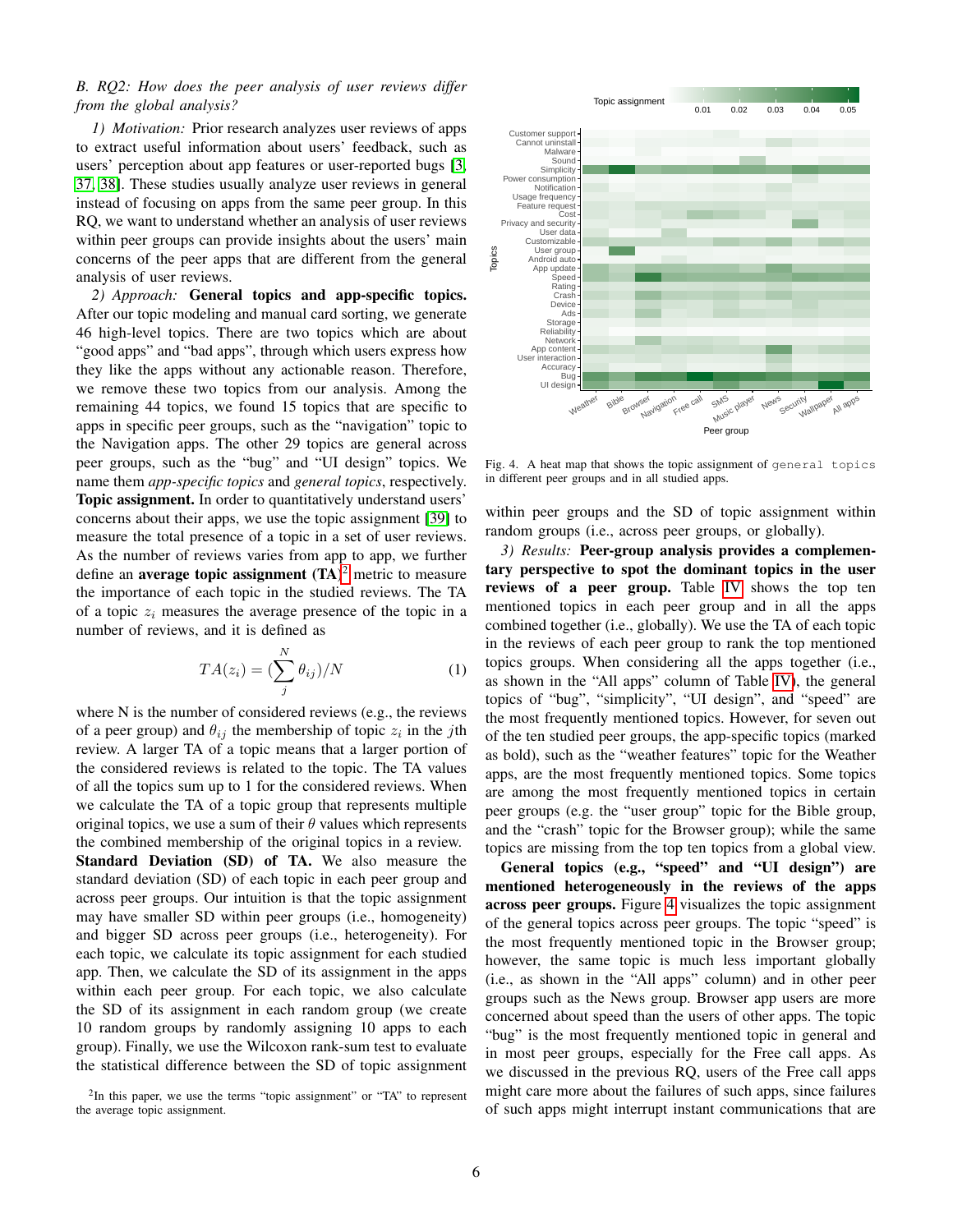<span id="page-6-0"></span>TABLE IV TOP TEN MENTIONED TOPICS IN EVERY PEER GROUP AND IN ALL STUDIED APPS (RANKED BY THE TOPIC ASSIGNMENT). THE TOPICS THAT ARE HIGHLIGHTED IN BOLD ARE APP-SPECIFIC TOPICS.

| Weather                | Bible                    | <b>Browser</b> | Navigation          | Free call                    | SMS                          | Music player   | News                   | Security                   | Wallpaper      | All apps                     |
|------------------------|--------------------------|----------------|---------------------|------------------------------|------------------------------|----------------|------------------------|----------------------------|----------------|------------------------------|
| Weather<br>features    | <b>Bible</b><br>features | Speed          | Map<br>features     | Bug                          | <b>Messaging</b><br>features | Multimedia     | <b>News</b><br>content | Antivirus                  | UI design      | Bug                          |
| Bug                    | Simplicity               | Bug            | Bug                 | Calling fea-<br>tures        | Bug                          | Bug            | <b>News source</b>     | Bug                        | Bug            | Simplicity                   |
| Simplicity             | User group               | Web<br>browser | Simplicity          | <b>Messaging</b><br>features | UI design                    | Simplicity     | Bug                    | Simplicity                 | Simplicity     | UI design                    |
| UI design              | Bug                      | Multimedia     | Speed               | Simplicity                   | Simplicity                   | Speed          | App<br>content         | Speed                      | Speed          | Speed                        |
| Speed                  | <b>Multimedia</b>        | UI design      | UI design           | Speed                        | Speed                        | UI design      | App<br>update          | <b>Cleaner</b>             | Wallpaper      | Weather<br>features          |
| App<br>update          | UI design                | Simplicity     | App<br>update       | UI design                    | App<br>update                | App<br>update  | Simplicity             | Privacy<br>and<br>security | App<br>update  | <b>Multimedia</b>            |
| Customizable           | Speed                    | Crash          | Crash               | Free call<br>apps            | Customizable                 | Sound          | Speed                  | UI design                  | Customizable   | <b>Messaging</b><br>features |
| App<br>content         | App<br>update            | App<br>update  | Weather<br>features | App<br>update                | Crash                        | Crash          | UI design              | App<br>update              | Crash          | <b>Bible</b><br>features     |
| Crash                  | Customizable             | Network        | User data           | Cost                         | Cost                         | Customizable   | Customizable           | Crash                      | App<br>content | App<br>update                |
| <b>News</b><br>content | App<br>content           | Ads            | App<br>content      | Crash                        | Calling fea-<br>tures        | App<br>content | Crash                  | Device                     | Multimedia     | Map<br>features              |



<span id="page-6-1"></span>Fig. 5. The distributions of the standard deviation of the general topics' assignment within peer groups vs. within random groups (i.e., globally).

very important to users. However, the topic "bug" is less of a concern in Bible apps. Instead, the topics of "user group" and "simplicity" are more concerned in Bible apps. The topic "user group" is rarely mentioned in general or in any other peer group. Bible users care more about user groups, such as kids and adults. For example, users of the "Superbook Bible, Video & Games" app wrote a review "Great for kids and adults to read bible".

While the topic of "bug" is generally more frequently concerned than the topic of "UI design", "UI design" is more frequently mentioned than the "bug" topic in the Wallpaper apps. Some topics are only concerned in a few app groups, such the topics of "app content" and "cannot uninstall" to News apps, "sound" to MusicPlayer apps, "user group" to Bible apps, and "network" to Browser apps. The heterogeneity of review topics in different peer groups suggests future studies on user reviews to pay more attention on analyzing review topics within peer groups.

General topics are mentioned more homogeneously in the reviews of the apps within peer groups. Our statistical test shows that the SD of the topic assignment within peer groups is smaller than the SD of the topic assignment within random groups in a statistically significant manner (i.e., our Wilcoxon rank-sum test shows a p-value smaller than 0.05), which means the topics present more homogeneously within peer groups than across peer groups. Figure [5](#page-6-1) compares the distributions of the SD of the general topics' TA within peer groups and random groups (i.e., globally). As shown in Figure [5,](#page-6-1) 97% (28 out of 29) of the topics' TAs are more consistent within peer groups (i.e., with a smaller median SD) than within random groups, which concurs our Wilcoxon ranksum test results (i.e, p-value  $< 0.05$ ). For example, the median SD of the topic "UI Design" is 0.005 within peer groups while it is 0.011 within random groups (i.e, more than two times larger). Such results indicate that users tend to have more consistent concerns for apps within peer groups.

#### Summary of RQ 2

Peer-group analysis provides a different perspective to spot the dominant topics in the user reviews of a peer group. For example, a general topic that is critical for one peer group can be much less important in other peer groups or from a global perspective.

# *C. RQ3: How do review topics contribute to the negative ratings within peer apps versus globally?*

*1) Motivation:* Users usually post reviews and assign ratings to their downloaded apps. The ratings often indicate users' satisfaction about different aspects (i.e., review topics) of an app as expressed in the corresponding reviews. In previous RQs, we find the heterogeneity of users' reviews and ratings for apps from different peer groups. In this RQ, we want to understand how review topics contribute to the ratings of an app, from both a within-peer-group and a global perspectives.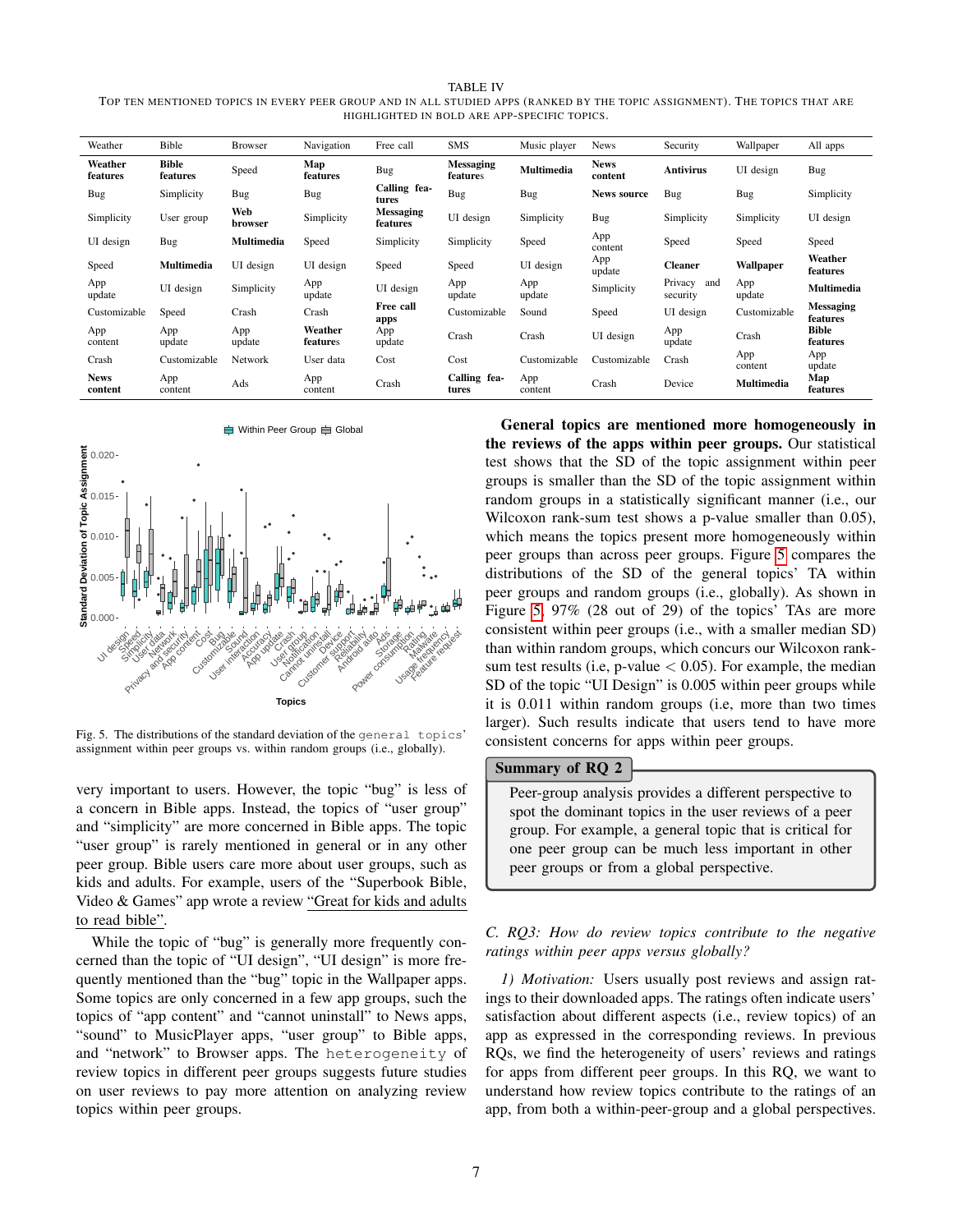In particular, we want to understand whether a within-peergroup analysis can provide different perspectives about how review topics contribute to app ratings in each peer group.

*2) Approach:* In this RQ, we associate a topic with the rating of each review that contains that topic to study how the topic contributes to user ratings. As a review about a topic (e.g., "speed") can be either a positive review (e.g. "Awesome browsing speed') or a negative review (e.g., "Slow speed"), it is misleading to study the average contribution of a topic on user ratings. Prior work suggests that negatives reviews are usually more informative than positive reviews, as negative reviews usually directly indicate that users do not like certain characteristics of an app [\[3,](#page-10-18) [40\]](#page-11-11). Therefore, in this RQ, we analyze the negative contribution of the review topics. We follow prior work [\[3,](#page-10-18) [4,](#page-10-4) [26\]](#page-10-13) and classify ratings with less than three stars as low (i.e., negative) ratings, as prior work shows that users usually will not download an app with less than three stars [\[41\]](#page-11-12).

Negative contribution of topics. We define a negative contribution (NC) metric to measure the negative contribution of a topic on app ratings. The NC of a topic  $z_i$  is calculated as

$$
NC(z_i) = \left(\sum_{\substack{j\\r_j < -2}}^N \theta_{ij}\right) / \left(\sum_{\substack{j\\r_j < -2}}^N 1\right) \tag{2}
$$

where N is the number of considered reviews,  $r_i$  is the star rating of the jth review, and  $\theta_{ij}$  is the membership of topic  $z_i$  in the *j*th review. In this equation, we only consider the reviews with one or two stars as our goal is to evaluate a topic's contribution to the negative reviews. The NC of a topic is actually the proportion of negative reviews (i.e., reviews with one or two stars) that are contributed by the topic. NC ranges from 0 to 1, a larger value indicates a bigger negative contribution. For example, a NC value of 0.1 means that the topic contributes to 10% of the negative reviews.

Standard Deviation (SD) of NC. Similar to RQ2, we measure the SD of each topic's NC within peer groups and across peer groups. We use the Wilcoxon rank-sum test to evaluate the statistical difference between the SD of each topic's NC within peer groups and the SD of each topic's NC across peer groups (i.e., within random groups). Our assumption is that the NC of the topics may have smaller SD within peer groups (i.e., homogeneity) and bigger SD across peer groups (i.e., heterogeneity).

*3) Results:* A global review analysis can hide the app aspects that contribute the most negative reviews in some peer groups. Table [V](#page-8-1) lists the top ten negative topics in each peer group and in all the studied apps (i.e., globally). We use the NC metric to rank the topics. The general topics of "bug", "app update", and "crash" have the largest negative contribution in all the apps combined together. However, appspecific topics have the largest negative contribution in five of the ten peer groups. The topic of "Ads" is among the most negative-contributing topics in the Bible and Security groups; however, the same topic contributes to much less negative reviews in other peer groups and globally. Similarly, the topic



<span id="page-7-0"></span>Fig. 6. A heat map that shows the negative contribution of general topics in different peer groups and in all studied apps.

of "user data" is one of the topics that contribute to the most negative reviews in the Navigation group; however, the same topic is hidden from the top ten negative topics of other peer groups (except for the Weather group) and globally.

A general topic that appears less "harmful" in some peer groups or from a global perspective can actually bring much more negative contribution to certain peer groups. Figure [6](#page-7-0) shows the negative contribution of each general topic across all apps and in each peer group. Even though the topic "bug" is the most negative general topic for each peer group, it has a much higher negative contribution in the Free call peer group than in any other peer group. The topic of "UI" has a more negative contribution in the Weather and Wallpaper peer groups than in other peer groups. The topics of "crash" and "speed" have a higher negative contribution in the Browser apps than in other peer groups. The topic of "Ads" is more negatively contributing in some peer groups (e.g., Browser apps) and much less contributing in other peer groups (e.g., Navigation apps). Some topics are only negatively contributing in certain peer groups, such as the topic of "cannot uninstall" to the News and Security peer apps. The difference of the topics' negative contribution across peer groups (i.e., heterogeneity) suggest future work to study how different aspects contribute to the ratings/ranks of apps within peer groups.

While general topics have heterogeneous negative contributions across peer groups, these topics present more homogeneous negative contributions within peer groups. We find that the SD of each topic's NC within peer groups is smaller than the SD of each topic's NC across peer groups (i.e., within random groups) in a statistically significant manner (i.e., our Wilcoxon rank-sum test shows a p-value less than 0.05), which means the NC of the topics are more consistent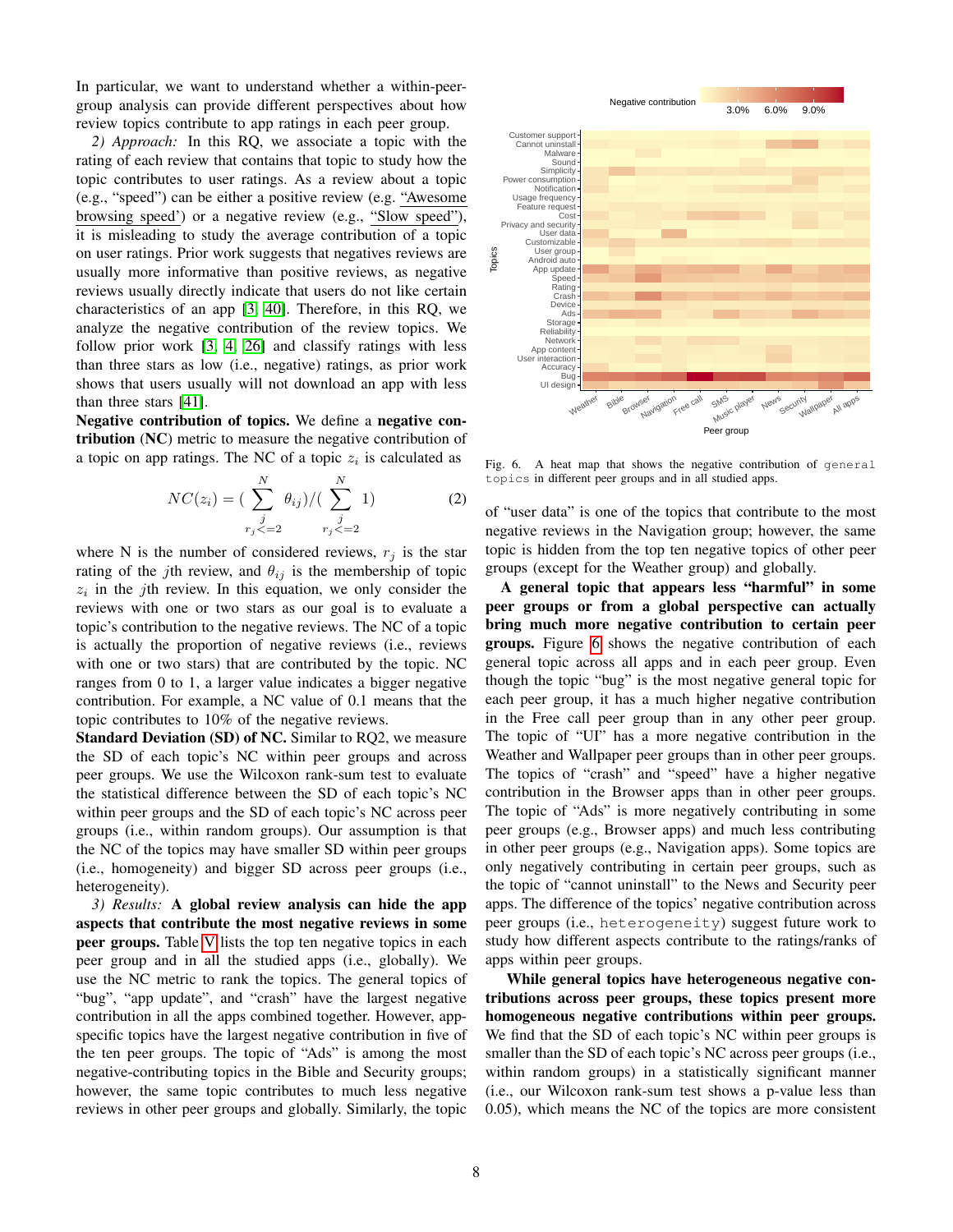#### TABLE V

<span id="page-8-1"></span>TOP TEN NEGATIVE TOPICS IN EVERY PEER GROUP AND IN ALL THE STUDIED APPS (RANKED BY THE NEGATIVE CONTRIBUTION). THE TOPICS THAT ARE HIGHLIGHTED IN BOLD ARE THE APP-SPECIFIC TOPICS.

| Weather             | Bible             | <b>Browser</b>               | Navigation      | Free call                    | <b>SMS</b>                   | Music player  | News                   | Security              | Wallpaper     | All apps                     |
|---------------------|-------------------|------------------------------|-----------------|------------------------------|------------------------------|---------------|------------------------|-----------------------|---------------|------------------------------|
| Weather<br>features | Bible<br>features | Bug                          | Map<br>features | Bug                          | <b>Messaging</b><br>features | Multimedia    | <b>News</b><br>content | Bug                   | Bug           | Bug                          |
| Bug                 | Bug               | Crash                        | Bug             | Calling fea-<br>tures        | Bug                          | Bug           | Bug                    | Cannot unin-<br>stall | UI design     | App<br>update                |
| App<br>update       | Ads               | Speed                        | User data       | App<br>update                | App<br>update                | Crash         | <b>News source</b>     | Ads                   | App<br>update | Crash                        |
| UI design           | Speed             | App<br>update                | Crash           | <b>Messaging</b><br>features | Ads                          | Speed         | App<br>update          | Antivirus             | Speed         | <b>News</b><br>content       |
| Crash               | Simplicity        | Ads                          | App<br>update   | Crash                        | Crash                        | App<br>update | Crash                  | Speed                 | Crash         | Speed                        |
| Ads                 | Multimedia        | Multimedia                   | Speed           | Speed                        | Cost                         | UI design     | Cannot unin-<br>stall  | UI design             | Ads           | UI design                    |
| Speed               | App<br>update     | Web<br>browser               | UI design       | Cost                         | UI design                    | Ads           | Speed                  | Crash                 | Wallpaper     | <b>Messaging</b><br>features |
| User data           | Crash             | UI design                    | Device          | UI design                    | Speed                        | Cost          | UI design              | Cleaner               | Simplicity    | Ads                          |
| Accuracy            | Customizable      | Network                      | Customizable    | Free<br>call<br>apps         | Calling fea-<br>tures        | Customizable  | User<br>interaction    | App<br>update         | Customizable  | <b>Multimedia</b>            |
| Notification        | UI design         | <b>Messaging</b><br>features | Cost            | Network                      | Network                      | Simplicity    | App<br>content         | Power<br>consumption  | Device        | Map<br>features              |



<span id="page-8-2"></span>Fig. 7. The distributions of the standard deviation of the general topics' negative contribution within peer groups vs. random groups (i.e., globally).

within peer groups than across peer groups. Figure [7](#page-8-2) compares the distributions of the SD of the general topics' NC within peer groups and within random groups. Figure [7](#page-8-2) shows that 79% (23 out of 29) of these topics' NC is more consistent within peer groups (i.e., with a smaller median SD) than within random groups. For example, the median SD of the topic "User data" is 0.003 within peer groups and 0.012 within random groups (i.e., four times larger). However, there are a few exceptions (e.g., the "Cost" topic) that show as inconsistent NC within peer groups as within random groups.

#### Summary of RQ 3

Analyzing the contribution factors of app ratings from the perspective of peer apps can produce more relevant observations for each peer group. A general topic that appears less "harmful" from a global perspective can bring more severe negative impact to certain peer groups.

#### IV. THREATS TO VALIDITY

<span id="page-8-0"></span>External Validity. This work selects 100 apps across ten peer groups as our subject apps. Some of our results (e.g., the review topics) may not generalize to apps in other peer groups. In order to reduce such limitation, this work selects ten peer groups across a broad range of app categories. In addition, this work may not cover all the peer apps in the studied peer groups. Instead, we choose ten apps for each peer group so that our analysis is not biased by peer groups that have larger numbers of apps. The purpose of our paper is to demonstrate that studying apps from the perspective of peer apps (where such a peer group is created in a sensible manner) can provide useful insights about the characteristics of peer groups. We can always add more peer groups and peer apps, but the message and findings will be the same – peerapp analysis can provide a unique and important perspective to understanding the characteristics (e.g., user ratings and critical topics) of apps.

Internal Validity. In RQ3, we analyze the negative contribution of review topics to app ratings by relating the review topics with the ratings in the same user reviews. In particular, we analyze the review topics that are associated with low ratings. However, the review topics might not indicate the reason that a user provides a low rating to an app. Besides, different users may have different standard for "high" or "low" ratings. In this work, following prior work [\[3,](#page-10-18) [4,](#page-10-4) [26\]](#page-10-13), we classify ratings with one or two stars as low (i.e., negative) ratings, as prior work shows that users usually will not download an app with less than three stars [\[41\]](#page-11-12). Future study can reexplore our observations through user studies to understand users' rationale behind assigning low ratings to apps.

Construct Validity. In order to demonstrate the importance of performing peer-app analysis, we hand-selected peer apps to form peer groups. We read the app title and description of the top 2,000 popular apps and identified peer apps that provide similar major functionalities and grouped them into peer groups. Our selection results may be biased by the individuals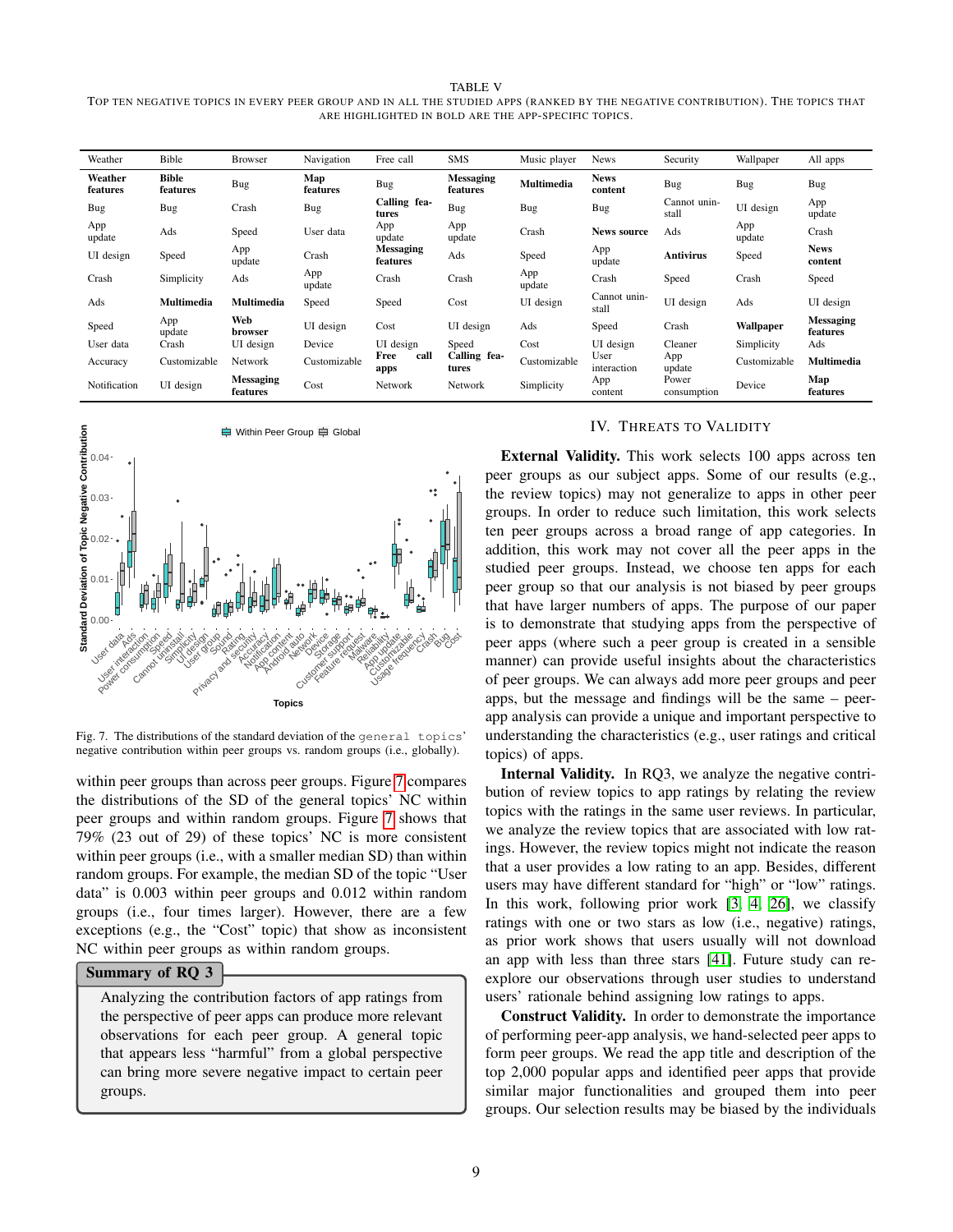who performed the manual selection process. Nevertheless, we expect that the actual developers of an app are the only ones who are truly capable of determining their peer apps (i.e., competitors). Besides, identifying peer apps and peer group is not the main goal of this work.

In this work, we use a combination of automatic topic modeling and manual coding to extract topics from app reviews. Determining the appropriate number of topics is usually a subjective process. Besides, existing approaches for determining the optimal number of topics are usually heuristic-based; as shown in prior work [\[26\]](#page-10-13), different approaches (e.g., [\[27\]](#page-10-14) and [\[28\]](#page-10-15)) can produce very different optimal numbers of topics. In this work, instead, we spend significant manual effort to analyze the automatically generated topics. We first run LDA using a relatively large number of topics (i.e., 500 topics), as suggested by prior work [\[24,](#page-10-16) [29,](#page-11-0) [30\]](#page-11-1). Then, we perform a card sorting process to manually group similar topics together. Such a combination helps us identify more meaningful topics than only running LDA with a smaller number of topics [\[30\]](#page-11-1).

In this work, we apply topic modeling on a corpus of reviews of all the studied apps combined together. Applying topic modeling within each peer group may provide better topics that are relevant to the apps within that peer group. In this work, however, we need to compare the extracted topics across peer groups. Building separate topic models for each peer group can make it hard to compare the topics generated for different peer groups (i.e., different topic models have different set of topics). Therefore, we instead extract the topics of the reviews of the studied apps using a single topic model. The generated topics, which are shared by different peer groups, allow us to compare the distribution of these topics across peer groups.

#### V. RELATED WORK

<span id="page-9-1"></span>In this section, we discuss prior work related to analysis of user reviews and analysis of peer apps.

Analyzing User Reviews. Prior work proposes approaches that automatically classify (e.g., using Naive Bayes) user reviews into a few number of categories (e.g., feature requests, or bug reports) [\[2,](#page-10-19) [37,](#page-11-8) [42,](#page-11-13) [43\]](#page-11-14). Prior work also extracts topics from user reviews to help app developers better understand user reviews [\[1,](#page-9-0) [44](#page-11-15)[–47\]](#page-11-16). For example, Chen et al. [\[45\]](#page-11-17) propose AR-Miner (Automatic Review Miner) that filters out noninformative reviews and groups similar reviews together based on topic extraction. AR-Miner ranks topics based on different criteria such as the number of reviews containing a topic and the average rating of a topic. AR-Miner is useful for app developers to identify user-raised topics over time and identify reviews that are related to a certain topic.

Prior research mainly focuses on analyzing reviews of apps that are distributed across different app categories. In this work, we demonstrate the benefit of the peer-group-level analysis of user reviews to better understand the apps ratings and the critical topics in each peer group. Hence, we encourage software engineering researchers and tool developers to pay more attention to peer-app analysis, as such analysis will help

app developers better understand the characteristics of specific peer groups and prioritize their efforts.

Analyzing Peer Apps. Prior work shows that app developers care about comparing the characteristics of their apps (e.g., ratings) with their competitor apps that provide similar functionalities [\[48\]](#page-11-18). Since app categories contain a broad range of apps [\[8\]](#page-10-17), developers need to compare their apps against a small group of closely related apps. Hence, app stores such as the Google Play Store recently enabled developers to compare their app with a custom-defined peer group that contains closely related apps [\[6\]](#page-10-1).

Prior work proposed different approaches to identify closely related apps (i.e., peer apps) in app stores [\[7](#page-10-2)[–10,](#page-10-3) [49\]](#page-11-19) (e.g., based on app descriptions [\[8\]](#page-10-17) or user reviews [\[9\]](#page-10-20)). Prior work also proposed approaches that aim to help app developers improve their apps using the characteristics of closely related apps [\[9,](#page-10-20) [10,](#page-10-3) [26,](#page-10-13) [50–](#page-11-20)[53\]](#page-11-21). For example, Nayebi et al. [\[50\]](#page-11-20) and Jiang et al. [\[10\]](#page-10-3) extract features from the descriptions of peer apps. Then, they prioritize the features that need to be included in the next releases based on the importance (e.g., the frequency and the ratings) of such features in peer apps. Noei et al. [\[26\]](#page-10-13) study 4,193,549 user reviews of 623 apps in the Google Play store. Noei et al. identify the key topics (i.e., the most frequently mentioned topics) in every app category. Noei et al. find that the release notes of the highly-rated releases have a significant correlation with the key review topics of the app categories.

Our work confirms and extends prior work by demonstrating the importance of performing peer-app analysis, with scientific evidence. Through an experiment of analyzing app ratings, review topics, and the impact of review topics, our work shows that peer-group analysis provides a unique and important perspective to understanding the app ratings and the dominant or influential aspects of apps in a peer group.

#### VI. CONCLUSIONS

<span id="page-9-2"></span>Peer apps provide similar functionalities (e.g., weather forecasting) and they are direct competitors to each other. In this work, we show the importance of performing peerapp analysis by studying 100 apps across ten peer groups. Through analyzing the ratings and review topics of these 100 apps over a period of 21 months, we show that performing peer-app analysis can provide a unique and more relevant view than performing app analysis from a global perspective. For example, a general review topic that is critical for one peer group can appear much less important in other peer groups or from a global perspective, and a seemly "harmless" topic from a global perspective can be much more "harmful" to certain peer groups. Our findings motivate future efforts to contextualize their work from the perspective of peer apps, to provide more relevant support for the development of apps in specific peer groups.

#### **REFERENCES**

<span id="page-9-0"></span>[1] C. Gao, J. Zeng, M. R. Lyu, and I. King, "Online app review analysis for identifying emerging issues,"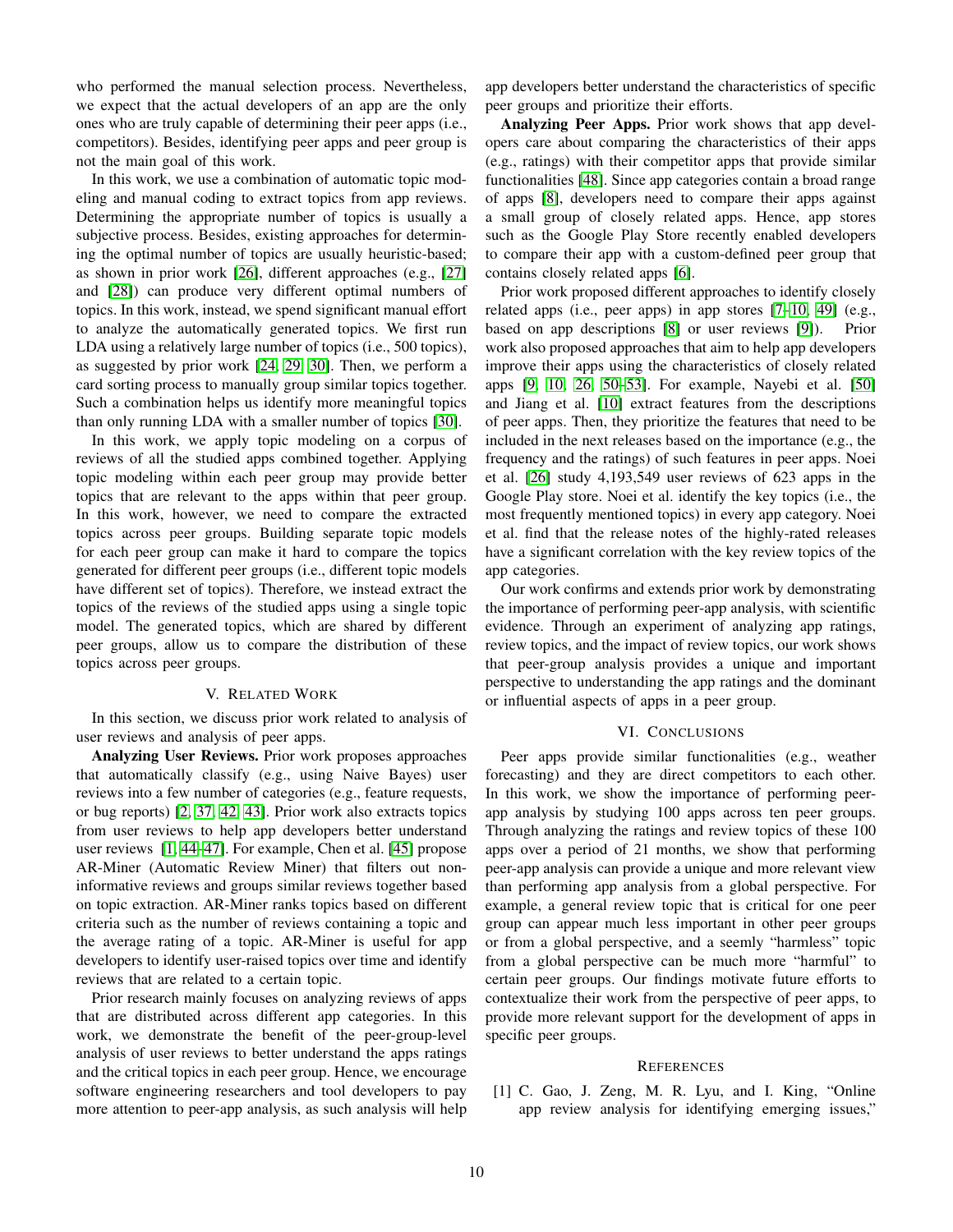in Proceedings of the 40th International Conference on Software Engineering, ser. ICSE '18, 2018, pp. 48–58.

- <span id="page-10-19"></span>[2] S. Panichella, A. D. Sorbo, E. Guzman, C. A. Visaggio, G. Canfora, and H. C. Gall, "ARdoc: app reviews development oriented classifier," in Proceedings of the 24th ACM SIGSOFT International Symposium on Foundations of Software Engineering, ser. FSE '16, 2016, pp. 1023–1027.
- <span id="page-10-18"></span>[3] S. McIlroy, N. Ali, H. Khalid, and A. E. Hassan, "Analyzing and automatically labelling the types of user issues that are raised in mobile app reviews," Empirical Software Engineering, vol. 21, no. 3, pp. 1067–1106, 2016.
- <span id="page-10-4"></span>[4] S. Hassan, C. Bezemer, and A. E. Hassan, "Studying bad updates of top free-to-download apps in the Google Play Store," IEEE Transactions on Software Engineering, pp. 1–21, 2018.
- <span id="page-10-0"></span>[5] A. Z. Yang, S. Hassan, Y. Zou, and A. E. Hassan, "An empirical study on release notes patterns of popular apps in the Google Play Store," Empirical Software Engineering, pp. 1–41, 2021.
- <span id="page-10-1"></span>[6] Google, "Compare your app's Android vitals and ratings with custom peer groups," [https://support.google.com/](https://support.google.com/googleplay/android-developer/answer/9842755?hl=en) [googleplay/android-developer/answer/9842755?hl=en,](https://support.google.com/googleplay/android-developer/answer/9842755?hl=en) 2018, (Last accessed: May 2021).
- <span id="page-10-2"></span>[7] A. A. Al-Subaihin, F. Sarro, S. Black, and L. Capra, "Empirical comparison of text-based mobile apps similarity measurement techniques," Empirical Software Engineering, vol. 24, no. 6, pp. 3290–3315, 2019.
- <span id="page-10-17"></span>[8] A. A. Al-Subaihin, F. Sarro, S. Black, L. Capra, M. Harman, Y. Jia, and Y. Zhang, "Clustering mobile apps based on mined textual features," in Proceedings of the 10th ACM / IEEE International Symposium on Empirical Software Engineering and Measurement, ser. ESEM '16, 2016, pp. 38:1–38:10.
- <span id="page-10-20"></span>[9] F. A. Shah, Y. Sabanin, and D. Pfahl, "Feature-based evaluation of competing apps," in Proceedings of the ACM International Workshop on App Market Analytics, ser. WAMA '16, 2016, pp. 15–21.
- <span id="page-10-3"></span>[10] H. Jiang, J. Zhang, X. Li, Z. Ren, D. Lo, X. Wu, and Z. Luo, "Recommending new features from mobile app descriptions," ACM Transactions on Software Engineering and Methodology, vol. 28, no. 4, pp. 22:1– 22:29, 2019.
- <span id="page-10-5"></span>[11] W. Martin, F. Sarro, Y. Jia, Y. Zhang, and M. Harman, "A survey of app store analysis for software engineering," IEEE Transactions on Software Engineering, vol. 43, no. 9, pp. 817–847, 2017.
- [12] Y. Tian, M. Nagappan, D. Lo, and A. E. Hassan, "What are the characteristics of high-rated apps? A case study on free Android applications," in Proceedings of the 31st International Conference on Software Maintenance and Evolution, ser. ICSME '15, 2015, pp. 301–310.
- [13] E. Noei, M. D. Syer, Y. Zou, A. E. Hassan, and I. Keivanloo, "A study of the relation of mobile device attributes with the user-perceived quality of Android

apps," Empirical Software Engineering, vol. 22, no. 6, pp. 3088–3116, 2017.

- [14] S. Hassan, W. Shang, and A. E. Hassan, "An empirical study of emergency updates for top Android mobile apps," Empirical Software Engineering, vol. 22, no. 1, pp. 505–546, 2017.
- [15] S. McIlroy, N. Ali, and A. E. Hassan, "Fresh apps: an empirical study of frequently-updated mobile apps in the Google play store," Empirical Software Engineering, vol. 21, no. 3, pp. 1346–1370, 2016.
- [16] M. Harman, Y. Jia, and Y. Zhang, "App store mining and analysis: MSR for app stores," in Proceedings of the 9th Working Conference on Mining Software Repositories, ser. MSR '12, 2012, pp. 108–111.
- [17] W. Martin, "Causal impact for app store analysis," in Proceedings of the 38th International Conference on Software Engineering, ser. ICSE '16, 2016, pp. 659–661.
- <span id="page-10-6"></span>[18] W. Martin, F. Sarro, and M. Harman, "Causal impact analysis for app releases in Google Play," in Proceedings of the 24th ACM SIGSOFT International Symposium on Foundations of Software Engineering, ser. FSE '16, 2016, pp. 435–446.
- <span id="page-10-7"></span>[19] AppAnnie, "App Annie," [https://www.appannie.com/,](https://www.appannie.com/) 2018, (Last accessed May 2021).
- <span id="page-10-8"></span>[20] Akdeniz, "Google play crawler," [https://github.com/](https://github.com/Akdeniz/google-play-crawler) [Akdeniz/google-play-crawler,](https://github.com/Akdeniz/google-play-crawler) Sep. 2013, (Last accessed: May 2021).
- <span id="page-10-9"></span>[21] Y. Zuo, J. Zhao, and K. Xu, "Word network topic model: a simple but general solution for short and imbalanced texts," Knowledge and Information Systems, vol. 48, no. 2, pp. 379–398, Aug 2016.
- <span id="page-10-10"></span>[22] D. M. Blei, A. Y. Ng, and M. I. Jordan, "Latent Dirichlet allocation," Journal of Machine Learning Research, vol. 3, pp. 993–1022, 2003.
- <span id="page-10-11"></span>[23] S. W. Thomas, B. Adams, A. E. Hassan, and D. Blostein, "Studying software evolution using topic models," Science of Computer Programming, vol. 80, pp. 457– 479, 2014.
- <span id="page-10-16"></span>[24] H. Li, T.-H. P. Chen, W. Shang, and A. E. Hassan, "Studying software logging using topic models," Empirical Software Engineering, vol. 23, no. 5, pp. 2655– 2694, Oct 2018.
- <span id="page-10-12"></span>[25] C. Rosen and E. Shihab, "What are mobile developers asking about? a large scale study using stack overflow," Empirical Software Engineering, vol. 21, no. 3, pp. 1192– 1223, Jun 2016.
- <span id="page-10-13"></span>[26] E. Noei, F. Zhang, and Y. Zou, "Too many userreviews, what should app developers look at first?" IEEE Transactions on Software Engineering, pp. 1–12, 2019.
- <span id="page-10-14"></span>[27] T. L. Griffiths and M. Steyvers, "Finding scientific topics," Proceedings of the National academy of Sciences, vol. 101, no. suppl 1, pp. 5228–5235, 2004.
- <span id="page-10-15"></span>[28] J. Cao, T. Xia, J. Li, Y. Zhang, and S. Tang, "A density-based method for adaptive LDA model selection," Neurocomputing, vol. 72, no. 7-9, pp. 1775–1781, 2009.